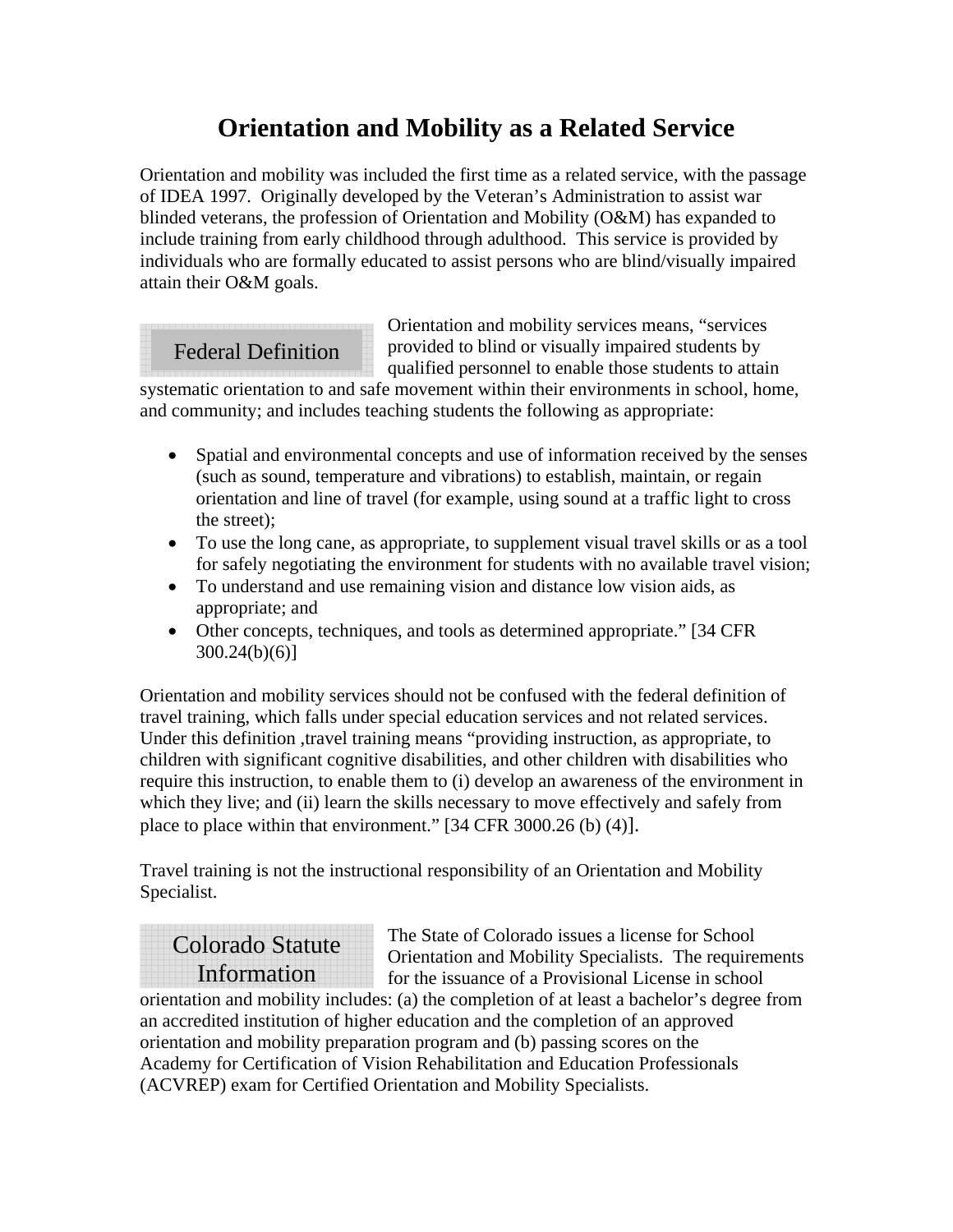Importance of Orientation and Mobility for students who are blind/ visually impaired

The importance of a quality orientation and mobility program for students with visual impairments has been well documented in the literature. Lowenfeld (1964) linked a student's academic performance with mobility skills. Wilson (1967, p. 287) noted further that "It is important to recognize that mobility represents the avenue through which a person who is born blind or becomes blind at a later age…reaches out into his social, educational, vocational, and economic environment…Independent functioning on the part of the blind person gains the person community acceptance."

O & M as a related service should be based on a developmental continuum of skills and experiences that are age appropriate. These skills should be consistent with what is known about the developmental tasks of students who are sighted. Hazekamp and Huebner (1989) stated that: "The ability to understand, interact with, and move within one's physical and spatial environment is a fundamental developmental skill. This ability is one of the milestones indicative of maturation for sighted students and should be so viewed for visually impaired students as well" (p. 23).

Hazekamp and Huebner noted further, "The development of orientation and mobility skills is essential if the visually impaired student is to travel independently in various community settings. The needs of visually impaired students in this area are unique because vision loss required them to learn and travel about their environment in a way different from that of sighted students" (1989, p. 17).

It is because of these specific needs that orientation and mobility is provided to students with visual impairments who would benefit from the following:

- Understanding physical environment and space.
- Orienting to different school and community environments.
- Traveling in school and in the community.
- Finding opportunities for unrestricted, independent movement and play.

Orientation & Mobility Services are provided by… Certified Orientation & Mobility Specialists (COMS) and Certified Orientation and Mobility Assistant (COMA) provide orientation and mobility related services. A COMS is an individual with specialized training in orientation and mobility who has completed

an approved undergraduate or graduate university training program in this area. Certification in Orientation and Mobility by the Academy for Certification of Vision Rehabilitation and Education Professionals (ACVREP)) is required to teach orientation and mobility to children with visual impairments in Colorado school districts. A COMA will provide follow-up instruction in basic skills under the direction of the COMS.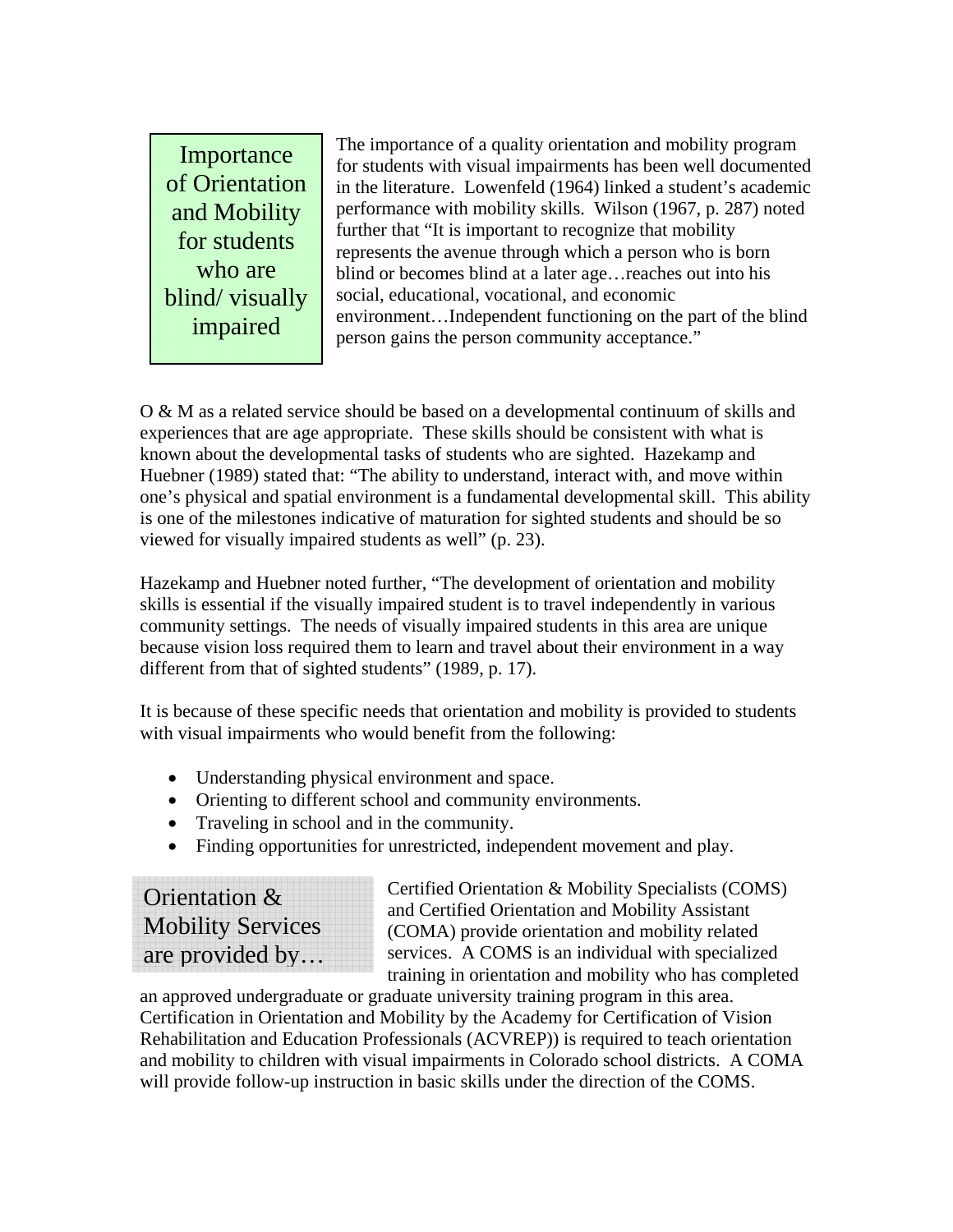The COMS has the primary role of providing orientation and mobility instruction to individuals who have a visual impairment. However, others also have a role in helping the student to learn and use these skills. Parents play a direct and influential role in helping their children acquire basic orientation and mobility skills in the early years. The COMS will work directly with parents on how to best teach and reinforce early travel skills. With school aged children, the O&M instructor becomes the primary teacher. The parents monitor some techniques while providing encouragement and support.

Jacobson (1993) discussed the role of the O&M instructor in terms of overseeing a student's O&M program. Other personnel may be involved in the implementation of certain O&M skills under the direction of the COMS. He noted "in the school, the classroom teacher, vision consultant, teacher's aide, and even a student's peers all reinforce the skills the student has acquired" (p. 5). If the program has a COMA, this individual will provide follow-up instruction in basic skills under the direction of the COMS.

Hazekamp and Huebner (1989) defined the roles of the O&M Specialist. The following is a revised list of activities that may be a related service:

- Providing instruction in the development of skills and knowledge that enable the student to travel independently to the highest degree possible, based on assessed needs and the student's Individualized Education Plan (IEP).
- Teaching the student to travel with proficiency, safety, and confidence in familiar and unfamiliar environments.
- Providing consultation and support services to parents, regular and special education teachers, other school personnel, and sighted peers.
- Conferring regularly with parents, classroom teachers, physical education teachers, and/or other special education personnel to assist in home and classroom environmental modifications, adaptations, and considerations and to ensure reinforcement of appropriate orientation and mobility skills that will encourage the visually impaired student to travel independently in these settings.
- Working with the teacher certified in the area of visual impairment to conduct the functional vision assessment as it relates to independent travel. \*
- Preparing and using equipment and materials such as tactile maps, models, distance low vision devices, and long canes, for the development of orientation and mobility skills.
- Transporting the students to various community locations, as necessary, to provide meaningful instruction in realistic environments.
- Providing orientation and mobility instruction, where appropriate, in a number of specific areas" (p. 26).

\* The large majority of COMS in Colorado are dual certified as teachers of students with visual impairments and as O&M specialists. In this situation, the completed Functional Vision Assessment addresses both the educational and travel needs of the student.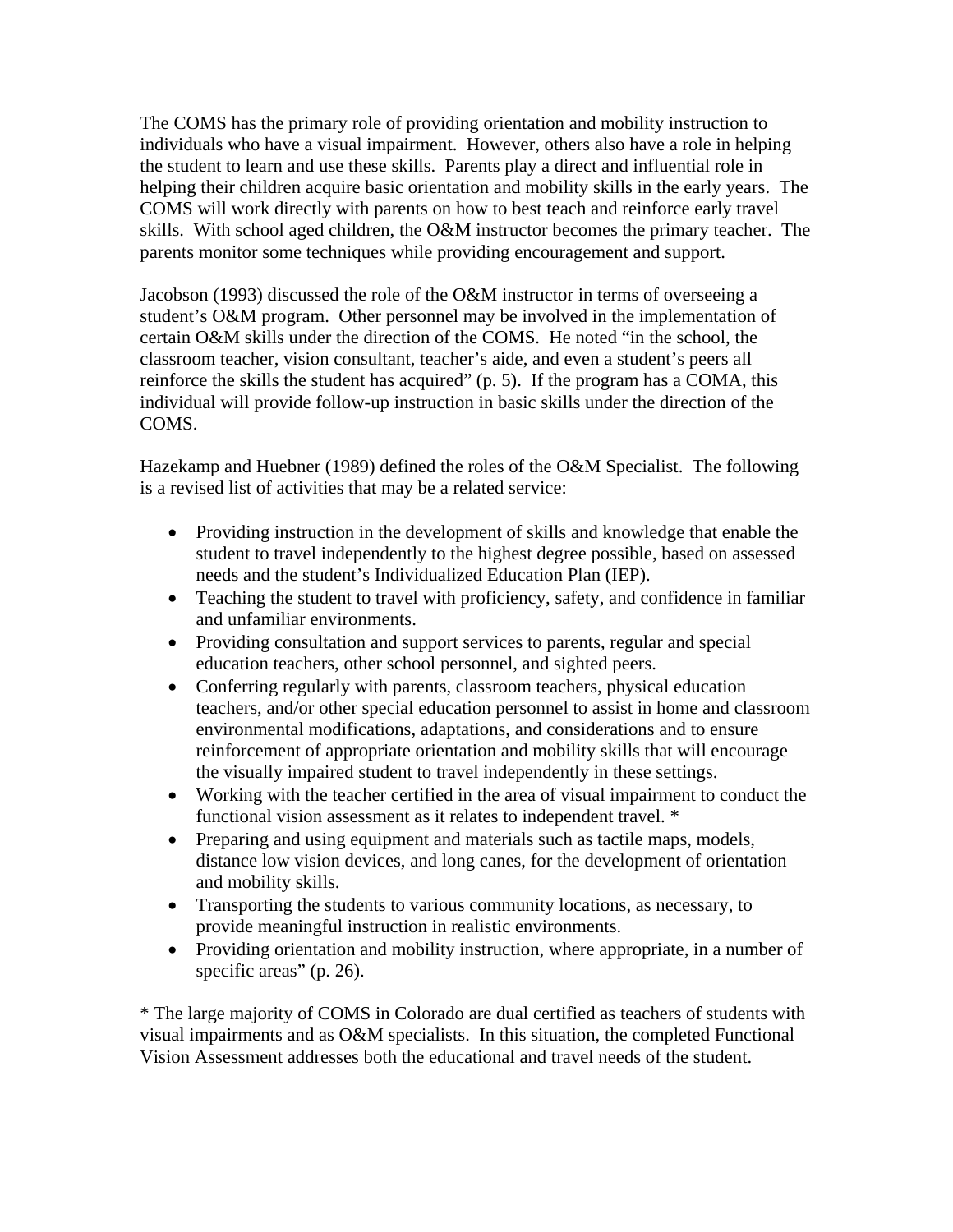# Entrance Criteria

A student must be verified as blind or visually impaired by the Colorado Rules (for the) Administration of the Exceptional Children's Education Act (ECEA) to be

considered for orientation and mobility instruction as a related service. [2220- R-1.00  $2.02(2)$ ].

Children, who demonstrate needs in orientation and/or mobility, as identified by the IEP team, should be referred for evaluation by a COMS. Any resulting recommendations for direct instruction or consultation in O&M should be considered by the IEP team. Key times when further O&M assessment may be indicated include whenever visual function or travel needs change or at transition periods (i.e. kindergarten, middle school, and high school).



The student should be assessed for O&M instructional needs in conjunction with other appropriate educational assessments. School assessments should be augmented with clinical documentation of vision and hearing

performance, as well as other medical considerations. Comprehensive assessment tools are designed to be used by university trained COMS to identify a student's current functioning level in all areas of orientation and mobility in order to determine student needs for programming.

An assessment may include:

- Status of sensory skills (medical and functional)
- Proficiency of use of travel tools
- Current age-appropriate independence
- Complexity or introduction of new environment
- Caregiver input

Assessments can be divided into five general areas based on environments:

- Home/Living Environment
- Campus Environment
- Residential/Neighborhood Environment
- Commercial Environment
- Public Transportation

These items should be sequentially structured based upon a student's need for instruction in age appropriate travel skills by a certified orientation & mobility instructor with input from the parents, other staff, and other interested individuals.

Service Delivery Models

Different Colorado administrative units will have varying systems of caseload allocation as far as what type of service frequency constitutes a specific level of service. The following model of service can be used as

a general guideline for different levels of O&M service.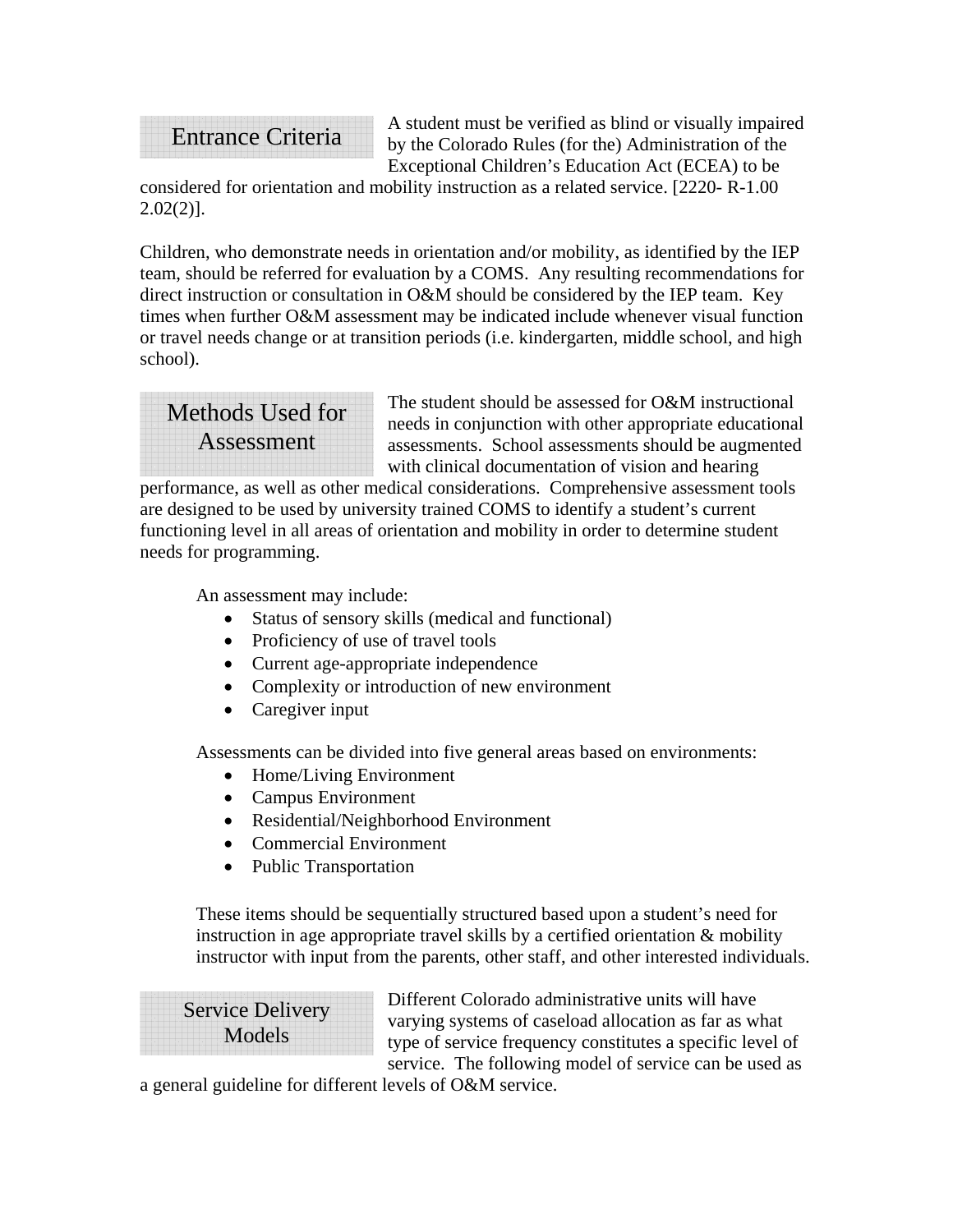*Monitoring/Consultation* - The student is seen by a COMS 1 to 5 times per school year. An annual evaluation may be conducted by the Certified Orientation & Mobility Specialist. Contact may be with the student or other pertinent individuals.

*Supportive* – The student is seen directly by the COMS 1 to 2 times a month or during regularly scheduled times throughout the school year for 20 to 60 minutes each session. On some occasions, the service may be longer based on the particular design of an O&M lesson. For example, a bus travel lesson may involve a half day of service. In addition, the COMS may provide direct support to pertinent individuals.

*Intensive*: This direct service model is designed for a student who is significantly visually impaired and who may or may not use a cane for travel purpose, but requires intensive training in certain O&M skill areas. This individual may carry a cane for identification purposes/limited use or for a traveler with emerging orientation and mobility skills. A non-visual traveler who is maintaining and applying orientation and mobility skills in various settings would also be included. The student in this model requires direct service from the COMS 1 to 2 times a week for 30 to 90 minutes each session. The COMS provides regular communication to pertinent individuals regarding the student's needs.

*Comprehensive* - The student is seen by the COMS three or more times a week for 20 to 90 minutes each session. This model is designed primarily for a non-visual traveler who requires an inclusive program in all areas of instruction related to becoming a safe and independent traveler.

Actual service delivery is determined by the IEP team based on assessed needs of the student and may not always fit precisely within this one model.

Exit criteria for students may include: Exit Criteria

- Completion of the O&M curriculum, Individualized Education Program (IEP) goals and objectives
- Reassessment of skills and demonstration of competence in assessed areas
- Changes in visual condition (improvement of visual condition)

## Workload Considerations

Caseload formulation should consider the following factors: travel time for the instructor; time necessary for consulting with the classroom teacher, other staff and parents; time to develop adapted teaching materials and appropriate sites for

instruction; time for completion of documentation; ages of students, the severity of their needs and the instruction necessary to meet those needs.

Hazekamp and Huebner (1989) suggested a caseload range of 8-12 students for O&M specialists. Actual caseloads may fall above or below these ranges, given time requirements needed to achieve the goals and objectives on the student's IEP. If caseloads are excessive, ability to provide services for children may be impeded.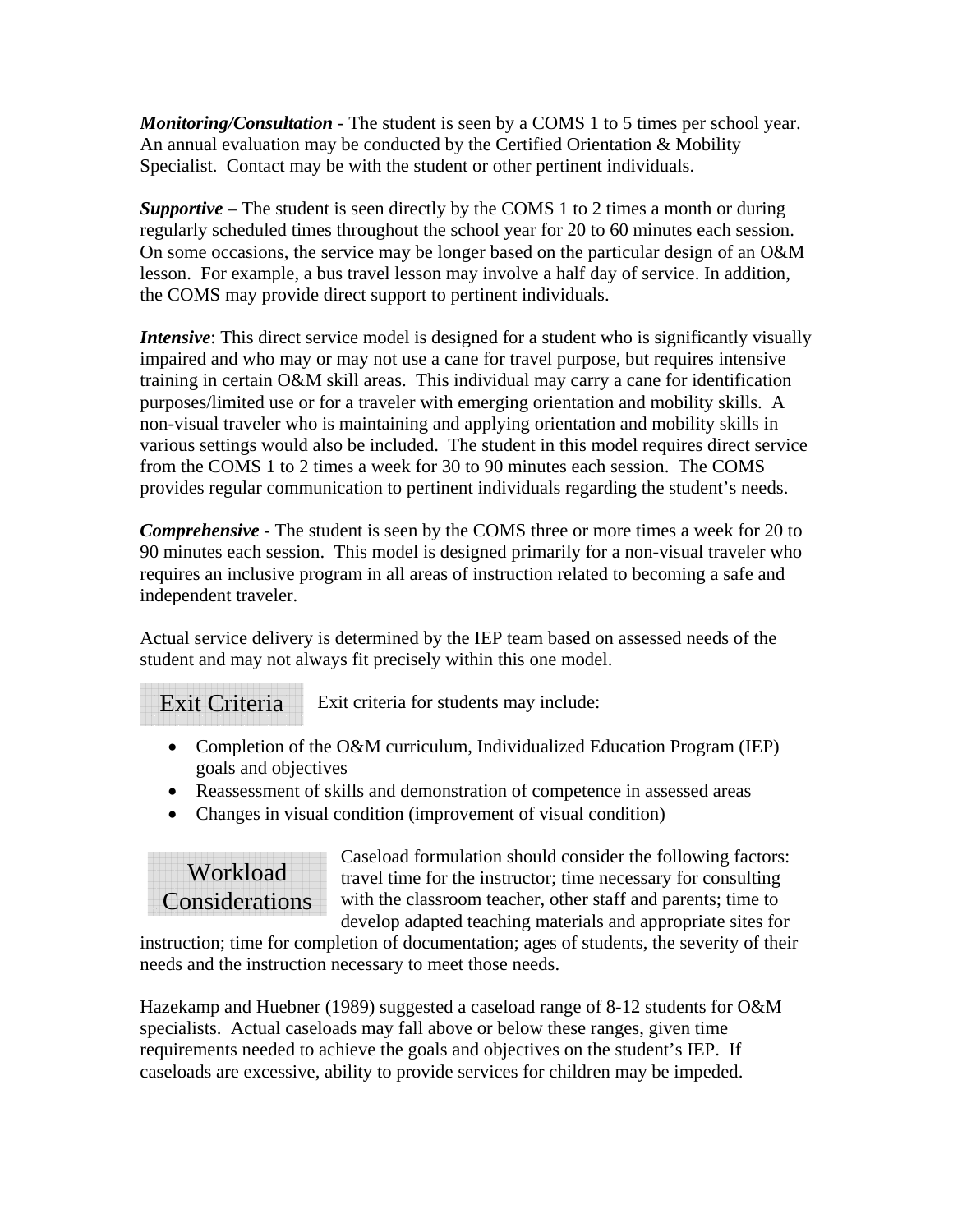#### Equipment or Space Needs

The COMS teaches skills specific to each student's needs in a variety of settings. Free

access should be given within the school building and any buildings of an individual district. More advanced training will be accomplished through travel in community environments.

Specific equipment may be necessary to address the needs of students with impairment. Equipment needs are based on assessment and may include such items as long canes, adaptive mobility devices, global positioning system equipment, maps, computer programs, optical aids, and other types of sensory aids.

#### Documentation of Service

Types of written documentation may include:

- IEP progress reporting
- Summary statements of regularly scheduled lessons
- Initial assessment/reevaluation
- Transition reports

One tool that the COMS may find helpful is the *Orientation & Mobility Severity Rating Scale (O&MSRS).* This tool has been developed to assist COMS in making recommendations for services to individuals who are blind and visually impaired. It is suggested that an *O&MSRS* should be completed before every IEP and up-dated at the end of each school year. This scale can be downloaded here:

Supervision and Evaluation of Services and Providers

The supervision and evaluation of COMS should be consistent with the supervision and evaluation of other teaching staff members in Colorado administrative units.

The COMA is supervised by a COMS.

#### **References**

- Hazekamp, J., & Huebner, K.M. (Eds.). (1989). *Program planning and evaluation for blind and visually impaired students: National guidelines for educational excellence.* New York, NY: American Foundation for the Blind.
- Jacobson, W. H (1993). The art and science of teaching orientation and mobility to persons with visual impairments. New York, NY: American Foundation for the Blind.
- Lowenfeld, B. (1964). Our blind children, growing and learning with them  $(2^{nd}$  ed) Springfield, IL: Charles C. Thomas.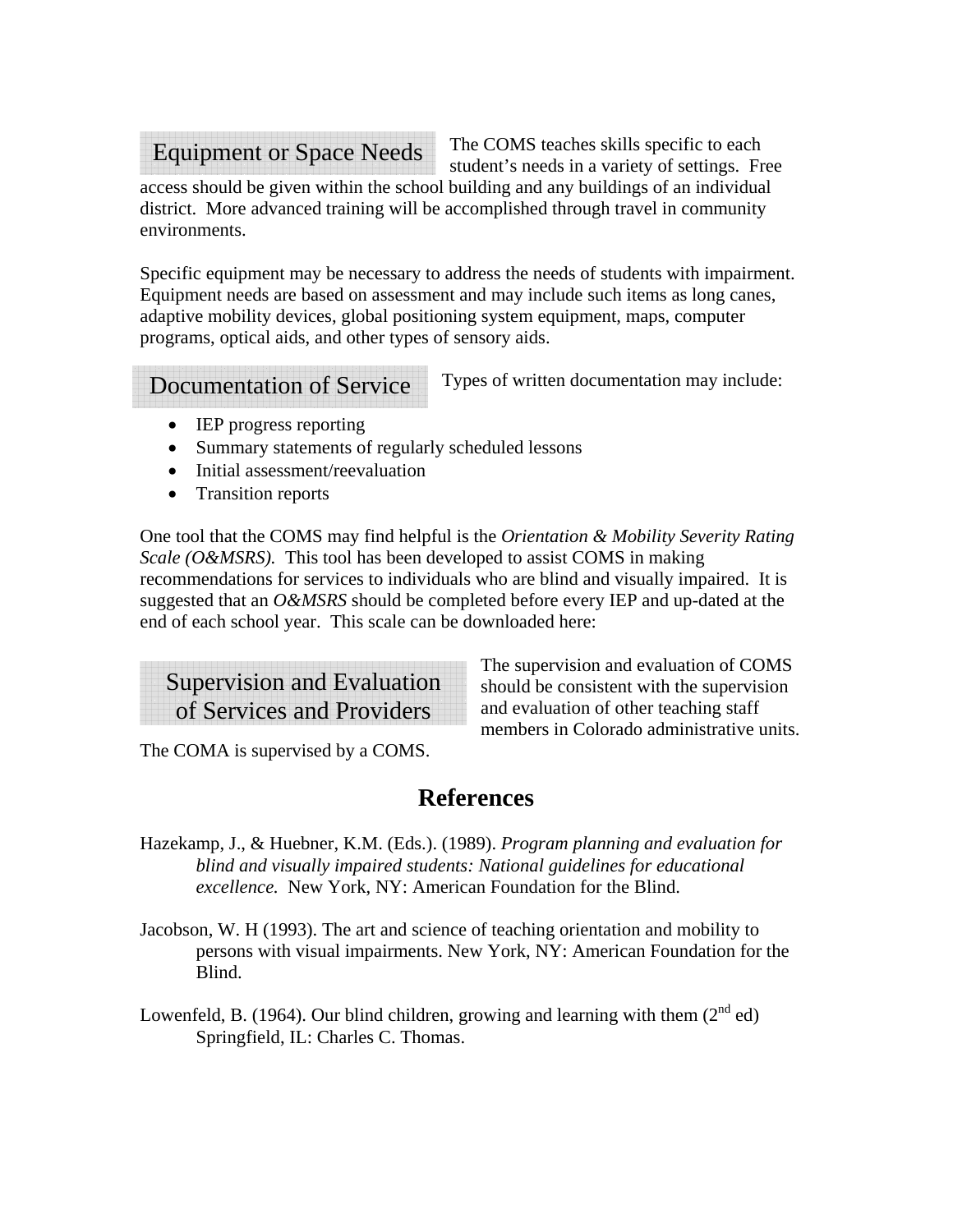- Wilson, E. L. A developmental approach to psychological factors which may inhibit mobility in the visually handicapped person. *New Outlook for the Blind*, 61, 1967, 283-89.
- Yale, K. (1999, Winter). *Division nine newsletter: Association for the education and rehabilitation of the blind and visually impaired*, 7(2).